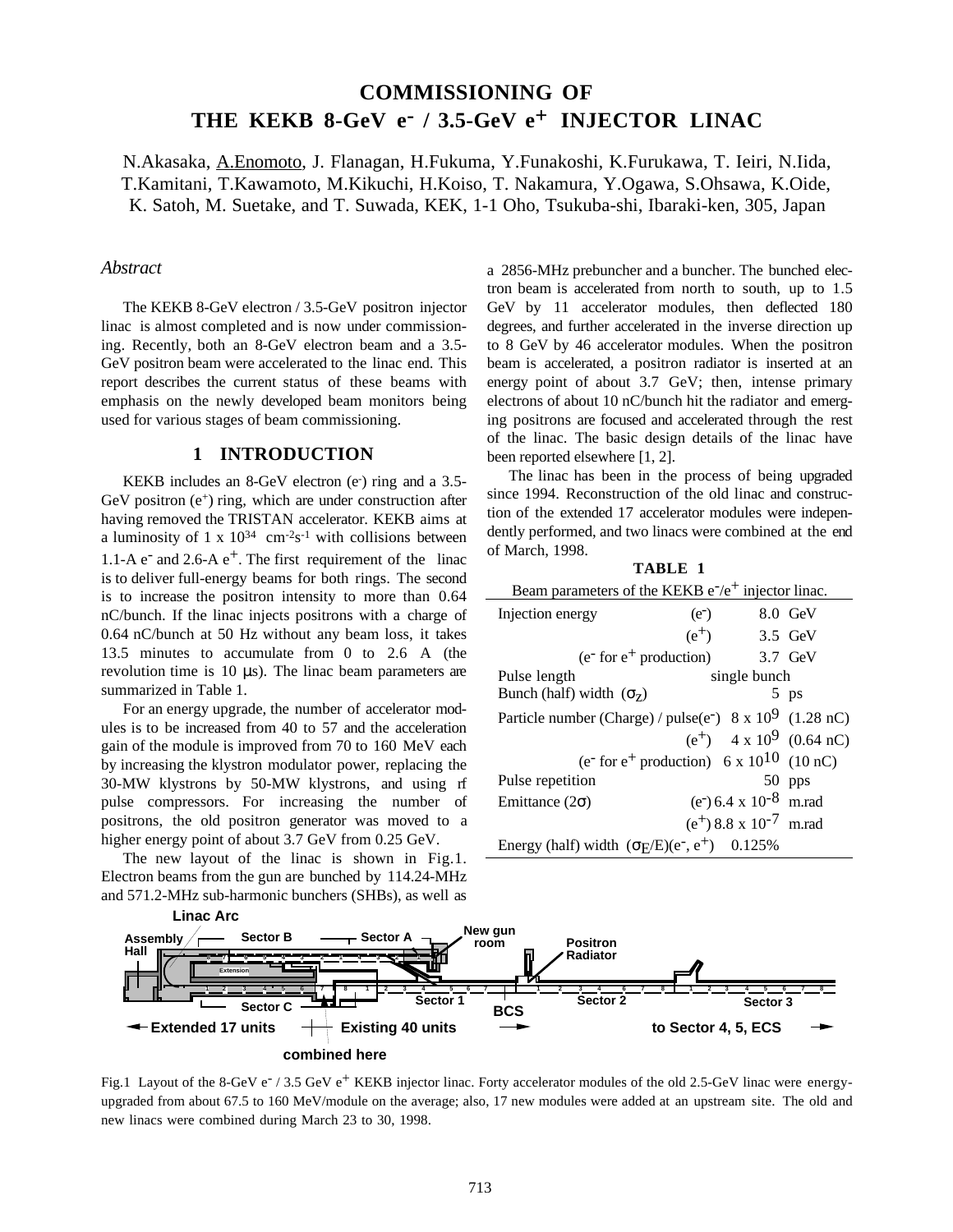## **2 COMMISSIONING**

Commissioning of the extended part was initiated in October, 1997. The pre-injector and the accelerator modules before the 180-degree arc were tuned. During January and February, 1998, the linac arc was constructed and an electron beam was accelerated through the extended linac. After the extended linac and existing linac were combined at the end of March, electron beams have been accelerated through the entire linac.

#### *2.1 Tuning of the pre-injector*

The first phase of pre-injector tuning was to transport a gun beam of 200 keV at the central trajectory from the gun to the exit of the buncher using a solenoid field of about 0.1 T. By improving the assembling error of the gun cathode, it was proved that the beam position at the buncher entrance did not move when the beam energy changed from 100 to 200 kV. Though the beam trajectory to the buncher was improved, it was also found that this position might not be completely in accord with the buncher center axis, because it was necessary to apply a steering coil at the entrance of the buncher. This point has not yet been improved.

In order to smoothly tune the buncher system and to produce a single-bunch beam, it was very effective to use a streak-camera system. We have been improving it in order to use it for daily beam tuning in the linac, like when using an oscilloscope. Optical transition light (OTR) emitted by electrons from a metal plate, which is easily inserted into the beamline, is utilized as the light source to the streak-camera. The trigger-delay and synchronization systems were assembled in the streak camera proper, and became controllable by a personal computer. The developed streak-camera has an accuracy of 2 ps, and such necessary functions as an automatic peak search, integration of the peaks arranging each center of gravitation, and remote control of the optical lens system.

Thus, one is installed after the pre-injector. Empirically, a charge of more than 1 nC/pulse gives sufficient light for seeing a single-shot signal without focusing the electron beam on the metal plate.

Figure 2 shows the bunch width of the electron beam with a charge of about 10 nC. The gun beam has a full width of about 3 ns (an initial phase width of 120 degrees at the entrance of the 114.24-MHz SHB). By this SHB, it is bunched to 1 ns (an initial phase width of 200 degrees at the entrance of the 2856-MHz prebuncher). We measured the single-bunch purity and tuning tolerance of the buncher components. For a high-current gun beam of 10 nC /pulse, the phase tolerance for the 114-MHz SHB is quite severe (several degrees) at an input power of 10 kW, which is the maximum operating power. The fullwidth at half maximum (FWHM) of the bunch width was measured to be around 10 ps.

The electrons from the buncher were energy-analyzed using a steering magnet and a beam-position monitor (bpm); their emittance was measured and matched to the acceptance of the following beam transport. Thus, about eighty percent of the gun beam was bunched and could be accelerated.



Fig. 2 Bunch width at a charge of about 10 nC.

#### *2.2 Beam transport with a 180-degree arc*

The linac arc is an achromatic and isochronous beam transport comprising 6 dipoles, 7 quadrupoles, and 6 sextupoles. The energy acceptance is 3% at full width.

The bpms were very important for tuning the beamtransport system. In the new linac, bpms were installed in front of each quadrupole. In order to solve the manpower problem to develop a data- acquisition system, 17 digital sampling oscilloscopes (5 GHz, 2 ch, and commercially available) were distributed every half (typically 40 m) of the linac sector. The signals from bpms are combined by combiners so that the signals from different bpms do not overlap each other, and are introduced to oscilloscopes controlled by a VME computer. The peak-heights are measured using the oscilloscope functions and analyzed by the VME. The position signals for one beam pulse are measured by a beam-trigger signal distributed to the monitor station. The position information from all bpms is presently renewed every 1.4 seconds.

The arc was tuned using a low-current beam of 2 nC/bunch, of which the energy width was 0.2%. The dispersion pattern in the arc and the dispersion error after the arc were measured by bpms while changing the beam energy. The isochronicity was measured by a streakcamera at the exit of the arc. In both measurements, the energy dependencies were measured up to the second order, and the errors were corrected using sextupoles.

### *2.3 Acceleration of an 8-GeV electron beam*

The first acceleration of a 2-nC electron bunch to 8 GeV was achieved on April 27th, 1998, by employing 54 accelerator modules. The average gain of the module was more than 150 MeV. Due to three accelerator modules, which have not yet been installed, and several modules